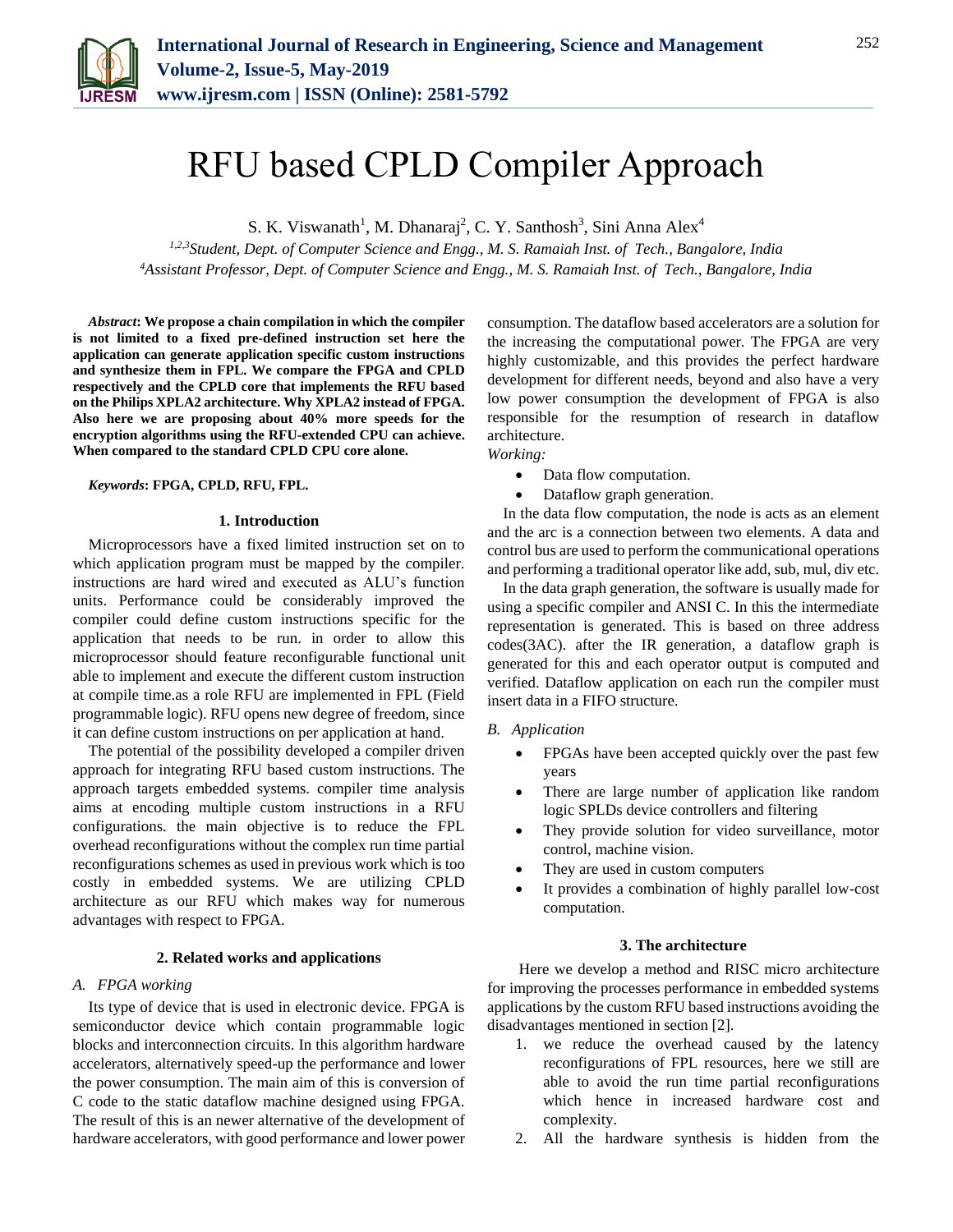

programmer by the means of a smart compiler.

Our proposed theory consists of encoding multiple custom instructions in a single RFU thus decreasing number of times RFU must be reconfigured. RFU instruction set is defined as a register-register operation with one specific opcode which is of six bits. below we illustrate standard RISC register-register encoding format.



Fig. 1. Encoding format of RFU instructions

Our architecture feature one extra functional unit in parallel with ALU. The CONF signals input reconfigurations control unit, which is attached to CPLD core which controls the loading of different configuration codes this is what makes our method different, moreover it is the DEC signals that directly go to the CPLD core and define which of the custom multiple instruction which are encoded in the given configurations is to be executed. The CPLD configuration itself features on instructions decoder capable of interpreting the DEC signals and the pipeline register is added to buffer the CONF and DEC in between pipeline stages.



Fig. 2. Proposed architecture

Fig. 2, shows the possible block representation of our architecture, multiplexers driving pipeline registers controlled by opcode bits are omitted. Only the relevant signals for register-register operation are shown, the RFU instruction never incorporates the immediate value or addresses but its operands must be derived after the bypassing objects as mentioned in fig. 2.

## **4. RFU Based CPLD**

To define the embodiment for our CPLD we will consider N=4 from fig. 1 and fig. 2 and w=32 from fig. 2 which is 32-bit architecture fig 3 shows the CPLD core it is the stripped down version commercial SRAM based XPLA2 device. To logic blocks run the 36 input signals each from LZIA (low zero power interconnect array) which is cross points switch with very low power consumption. The inputs for LZIA come from to 32 input pins taking the signals DEC. Each logic block as 16 output pins

which total 32 output bits of the result operand the internal block diagram of logic is shown in fig. 4.

The addition of the PAL and PLA arrays in logic block makes way for building complex logic functions with single pass through array each of the output pin as four dedicated product terms from the Pal array which is connected to it so the total of 36 PT's can be used to run a single result bit. PLA array provides extra needed PT's without taking or stealing terms from the neighboring pins. If PT's were to be taken from the neighboring pins this pins cannot be used.

The PAL/PLA combination makes way for PLA PT sharing among different macro cells. This increases the density effectiveness of the device and allows for larger and more complex functions implementations. Additional features of this CPLD architecture is its predictable timing model the delay depends only on whether or not PT's from PLA are used

- In case only Pal terms are used the delay associated TPD\_PAL includes a pass through LZIA and PAL.
- Second term from PLA are used the delay associated called TPD\_PAL as a pass through the LZIA and PAL.



We can now see the advantage of using regular CPLD structure in RFU however complex its function needs to be provided it fits in the resources the timing is limited to TPD\_PLA, while using more PT's from the PLA the complexity of the design increases without effecting the timing this is important when taking in to account that an arbitrary number of custom instructions must be encoded in to a single configuration and RFU should execute within the stage of RISC